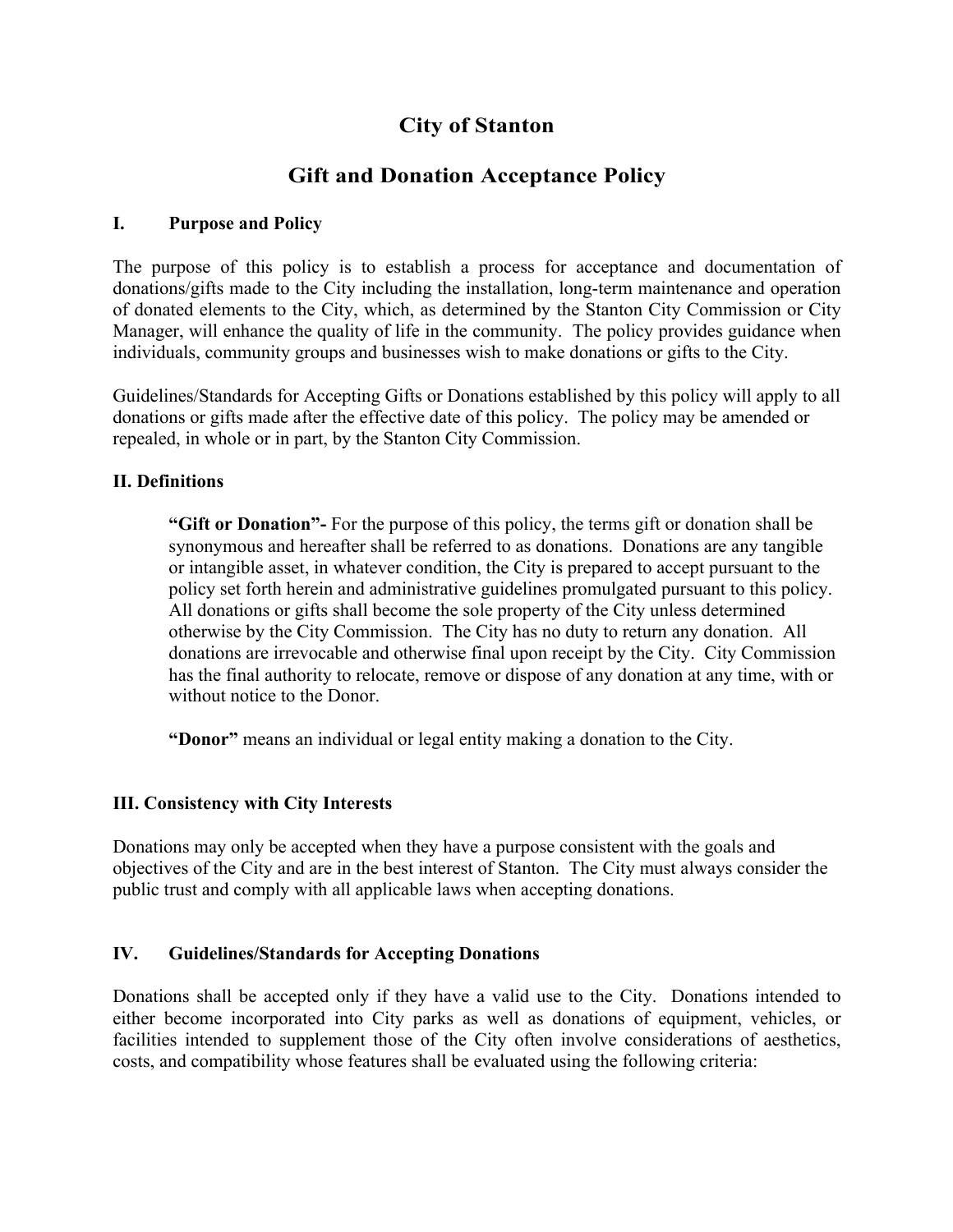- 1. The donation will not be in conflict with any provision of the law and shall not be in conflict with comprehensive plans, recreation plans and park design.
- 2. The donation will not add to the City's workload unless it provides a net benefit to the City.
- 3. The donation places no restrictions on the City, unless agreed to by the City Commission.
- 4. All donations or gifts shall become the sole property of the City unless determined otherwise by the City Commission in writing. The City has no duty to return any donation as all donations are irrevocable and otherwise final upon receipt by the City. City Commission has the final authority to relocate, remove or dispose of any donation at any time, with or without notice to the Donor.
- 5. All donations will receive recognition appropriate to the level and nature of the donation as determined by the City Commission. For those of a capital nature, that may be in the form of signage, plaques, markings, or other means the City should deem appropriate. Regardless of the recognition strategy selected, the intent shall be to appropriately honor the donor for their contribution to the community. To ensure uniformity of appearance and good taste on any recognition, the language of such plaques shall also be approved by the City Commission. Donation acknowledgments and memorial plaques shall be made of bronze and be of the highest quality, life and durability. In cases where bronze plaques are not feasible, other alternative types may be considered. The appearance of traditional commercial advertising shall be avoided.
- 6. The City and community have an interest in ensuring the best appearance and aesthetic quality of public lands and facilities. Donations shall reflect the character and be consistent with the intended surroundings and complement the aesthetics of the proposed site.
- 7. Since donated elements and their associated recognition become City property, the community has an interest in ensuring that all elements remain in good repair and are maintained appropriately. In addition, Stanton has an interest in ensuring that the short and long-term repair costs are reasonable and that repair parts and materials be readily available. So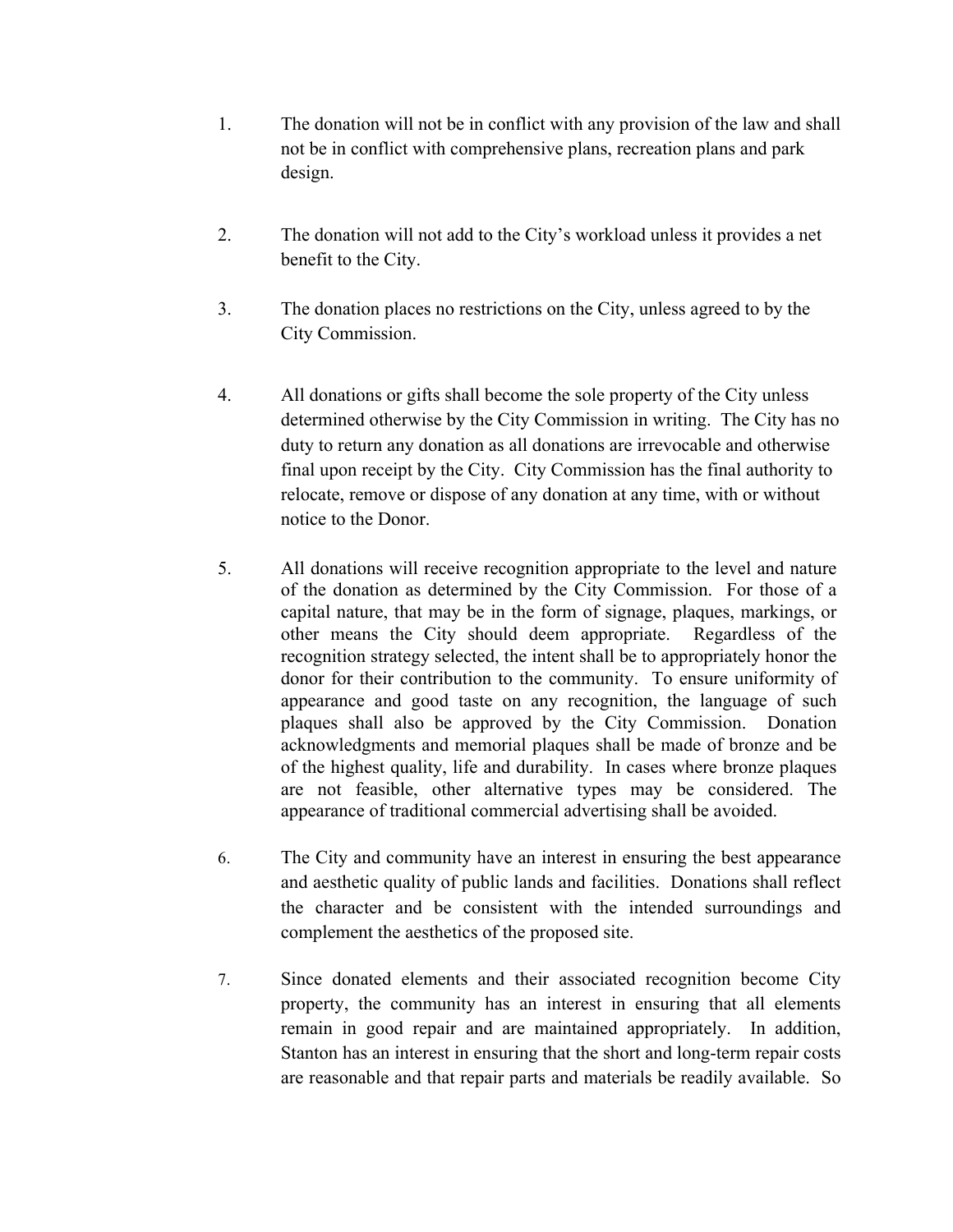too, elements must be of a quality to insure a long life, be resistant to weather, wear and tear, and acts of vandalism.

- 8. The proposed donation cannot substantially interfere with the intended current or future use of the land or facility where it is being proposed to be located. Preference will be given to donations that are unique in nature, have historical or cultural relevance and have the ability to attract visitors to the community.
- 9. The City also has an interest in knowing in advance the full cost which may be associated with a donation, namely those costs that relate to the installation, maintenance and operation during the donation's expected life cycle. The costs to install, operate, repair, and/or maintain a mechanical and/or electric system proposed for use in conjunction with a donation shall be identified prior to acceptance by the City Commission.
- 10. When considering donations to City parks or City-owned property such as but not limited to statues, memorials, benches or public art pieces, which may affect its immediate surroundings, the City Commission may request (but is not required to) review by the Stanton Planning Commission, and/or Parks and Recreation Commission. These boards shall make a recommendation to City Commission on whether to approve, approve with conditions or reject the acceptance of a donation. The City Commission may then hold a Public Hearing for such purpose to invite comment from the community with respect to, but not limited to, such issues as: impact on view sheds; safety concerns; potential for noise generation; compatibility with the aesthetic features of parks or park plans or public lands in general.
- 11. Monetary donations approved by City Commission will be deposited to the fund in which the intended use of the donation is to be achieved. This money shall be placed into a restricted fund in the Department's budget responsible to achieve such intended use.
- 12. The City Commission shall not approve any donation that may meet one or more of the following criteria:
	- A. Be offensive or of morally questionable material;
	- B. Donations that are connected with a restriction that entails special considerations or favors beyond any other resident, donating or non-donating;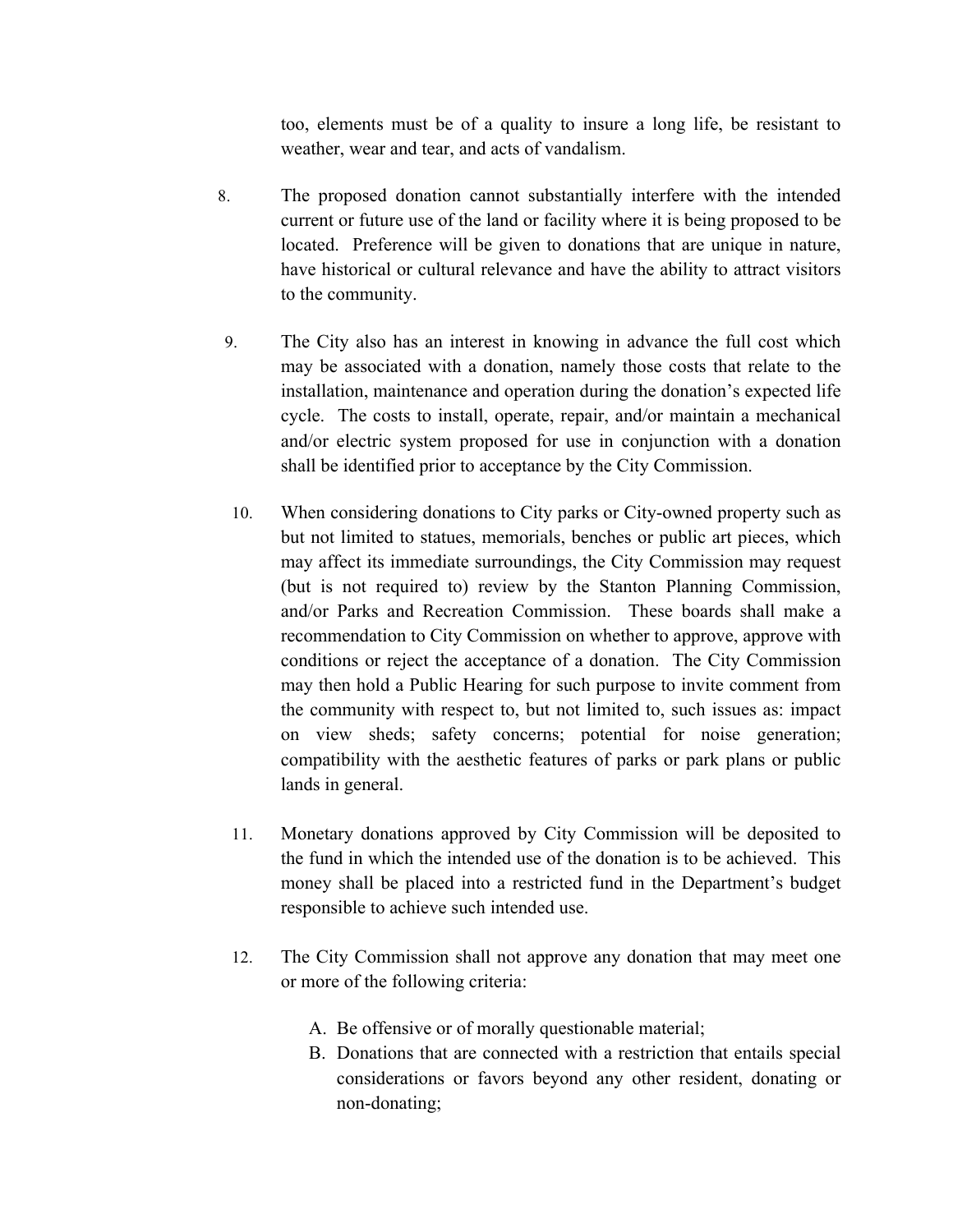C. Any other concern, real or perceived, that may result in the loss of reputation, appearance of impropriety, or other negative impact on the City from accepting the donation or gift.

#### **V. City Manager Authority to Approve Donations**

The City Manager shall be authorized to accept or reject offers of donated money, equipment and in-kind-donations to City Departments or to the City in general up to \$10,000 per donation. Donated money will be expended for general purposes within the department or specified purposes, if agreed upon with the donor, as one-time supplements to the department's operating budget. Donations of equipment will be considered based upon program outcomes, department goals and needs. Each donation will be evaluated for usefulness and potential replacement costs.

When approving donations with a value of less than \$10,000, the City Manager shall base his/her decision upon the Guidelines/Standards in Section IV.

#### **VI. Procedures for Making and Accepting Gifts**

The City Commission shall have the full and final authority to approve or deny all donation proposals including those made by the City Manager. Prior to submitting a Donation Application Form (Attachment A), the donor or donor's representatives shall contact the City Manager's Office to discuss a proposed donation. Such pre-application meeting shall assist both the prospective donor and the City in determining whether a donation will meet the criteria contained in this policy. If a donation appears to be in accordance with this policy, the donor or donor's representative will then submit a Donation Application Form and meet with City Staff members to determine the specific nature of the donation, proposed location, and yearly maintenance and operational costs for review and processing. The written proposal, including a Staff report, will be sent to City Commission for its decision.

City Staff or City Commission may request additional information including, but not limited to: scaled drawings; artist's renditions; or other documents to better illustrate the exact nature of the donation. The City may choose to consult with other agencies or organizations in the review process. The City Commission may also send any proposal to the appropriate City board or committee for review with subsequent recommendation to City Commission.